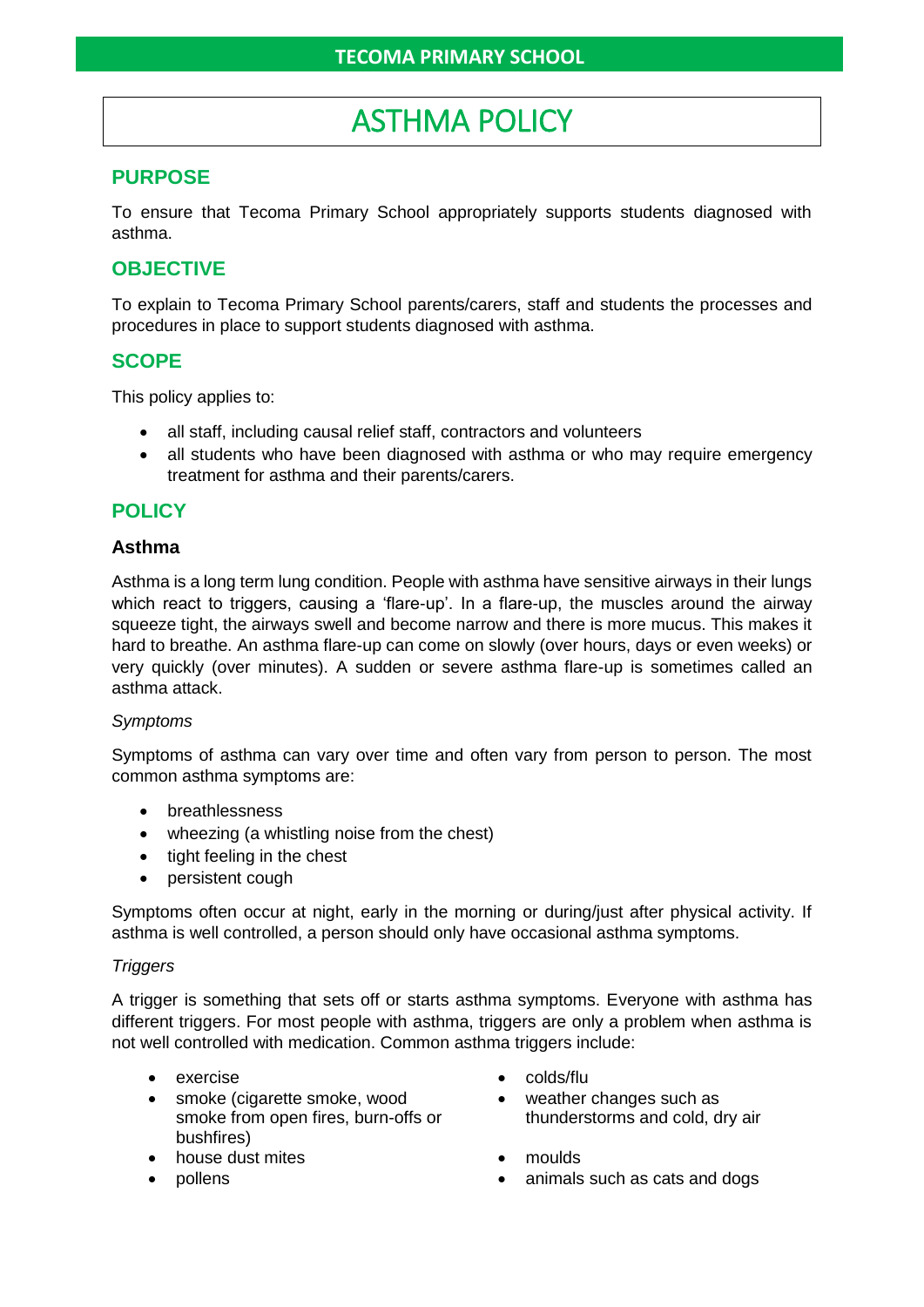- chemicals such as household cleaning products
- 
- deodorants (including perfumes, after-shaves, hair spray and aerosol deodorant sprays)
- food chemicals/additives certain medications (including aspirin and anti-inflammatories)
- laughter or emotions, such as stress

## **Asthma management**

If a student diagnosed with asthma enrols at Tecoma Primary School:

- 1. Parents/carers must provide the school with an Asthma Action Plan which has been completed by the student's medical practitioner. The plan must outline:
	- the prescribed medication taken by the student and when it is to be administered, for example as a pre-medication to exercise or on a regular basis
	- emergency contact details
	- the contact details of the student's medical practitioner
	- the student's known triggers
	- the emergency procedures to be taken in the event of an asthma flare-up or attack.
- 2. Parents/carers should also provide a photo of the student to be included as part of the student's Asthma Action Plan.
- 3. Tecoma Primary School will keep all Asthma Action Plans in the school sick bay.
- 4. School staff may also work with parents/carers to develop a Student Health Support Plan which will include details on:
	- how the school will provide support for the student
	- identify specific strategies
	- allocate staff to assist the student

Any Student Health Support Plan will be developed in accordance with Tecoma Primary School's Healthcare Needs Policy.

- 5. If a student diagnosed with asthma is going to attend a school camp or excursion, Tecoma Primary School parents/carers are required to provide any updated medical information.
- 6. If a student's asthma condition or treatment requirements change, parent/carers must notify the school and provide an updated Asthma Action Plan.
- 7. School staff will work with parents/carers to review Asthma Action Plans (and Student Health Support Plans) at the beginning of each school year.

## **Student asthma kit**

All students diagnosed with asthma are required to have a student asthma kit at school which contains:

- their own prescribed reliever medication labelled with the student's name
- their spacer (if they use one)

Student asthma kits will be stored **in the sickbay**

Students who are able to self-administer will keep their asthma kits with them, in their schoolbags while at school.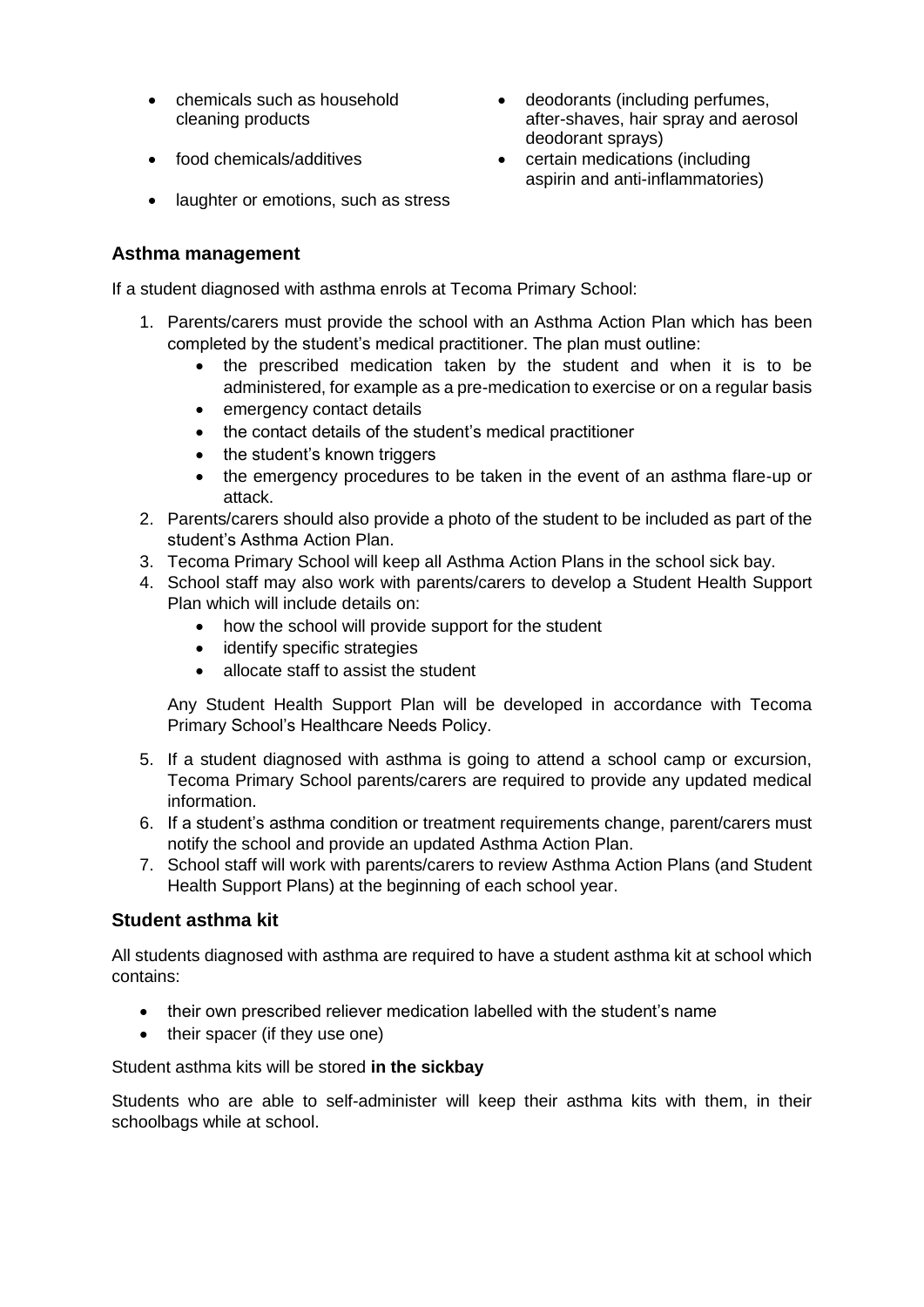#### **Asthma emergency response plan**

If a student is:

- having an asthma attack
- difficulty breathing for an unknown cause, even if they are not known to have asthma

School staff will endeavour to follow the Asthma First Aid procedures outlined in the table below. School staff may contact Triple Zero "000" at any time.

| <b>Step</b> | <b>Action</b>                                                                                                                     |  |  |  |  |  |
|-------------|-----------------------------------------------------------------------------------------------------------------------------------|--|--|--|--|--|
| 1.          | Sit the person upright                                                                                                            |  |  |  |  |  |
|             | Be calm and reassuring                                                                                                            |  |  |  |  |  |
|             | Do not leave them alone<br>$\bullet$                                                                                              |  |  |  |  |  |
|             | Seek assistance from another staff member or reliable student to locate<br>$\bullet$                                              |  |  |  |  |  |
|             | the student's reliever, the Asthma Emergency Kit and the student's                                                                |  |  |  |  |  |
|             | Asthma Action Plan (if available).                                                                                                |  |  |  |  |  |
|             | If the student's action plan is not immediately available, use the Asthma<br>$\bullet$<br>First Aid as described in Steps 2 to 5. |  |  |  |  |  |
| 2.          | Give 4 separate puffs of blue or blue/grey reliever puffer:                                                                       |  |  |  |  |  |
|             | Shake the puffer<br>$\bullet$                                                                                                     |  |  |  |  |  |
|             | Use a spacer if you have one                                                                                                      |  |  |  |  |  |
|             | Put 1 puff into the spacer<br>$\bullet$                                                                                           |  |  |  |  |  |
|             | Take 4 breaths from the spacer                                                                                                    |  |  |  |  |  |
|             | Remember - Shake, 1 puff, 4 breaths                                                                                               |  |  |  |  |  |
| 3.          | Wait 4 minutes                                                                                                                    |  |  |  |  |  |
|             | If there is no improvement, give 4 more separate puffs of blue/grey reliever                                                      |  |  |  |  |  |
|             | as above                                                                                                                          |  |  |  |  |  |
|             | (or give 1 more dose of Bricanyl or Symbiocort inhaler)                                                                           |  |  |  |  |  |
| 4.          | If there is still no improvement call Triple Zero "000" and ask for an ambulance.                                                 |  |  |  |  |  |
|             | Tell the operator the student is having an asthma attack                                                                          |  |  |  |  |  |
|             | Keep giving 4 separate puffs every 4 minutes until emergency assistance<br>arrives                                                |  |  |  |  |  |
|             | (or 1 dose of Bricanyl or Symbicort every 4 minutes – up to 3 doses of                                                            |  |  |  |  |  |
|             | Symbicort)                                                                                                                        |  |  |  |  |  |
| 5.          | If asthma is relieved after administering Asthma First Aid, stop the treatment and                                                |  |  |  |  |  |
|             | observe the student. Notify the student's emergency contact person and record<br>the incident                                     |  |  |  |  |  |
|             |                                                                                                                                   |  |  |  |  |  |

Staff will call Triple Zero "000" immediately if:

- the person is not breathing
- if the person's asthma suddenly becomes worse or is not improving
- if the person is having an asthma attack and a reliever is not available
- if they are not sure if it is asthma
- if the person is known to have anaphylaxis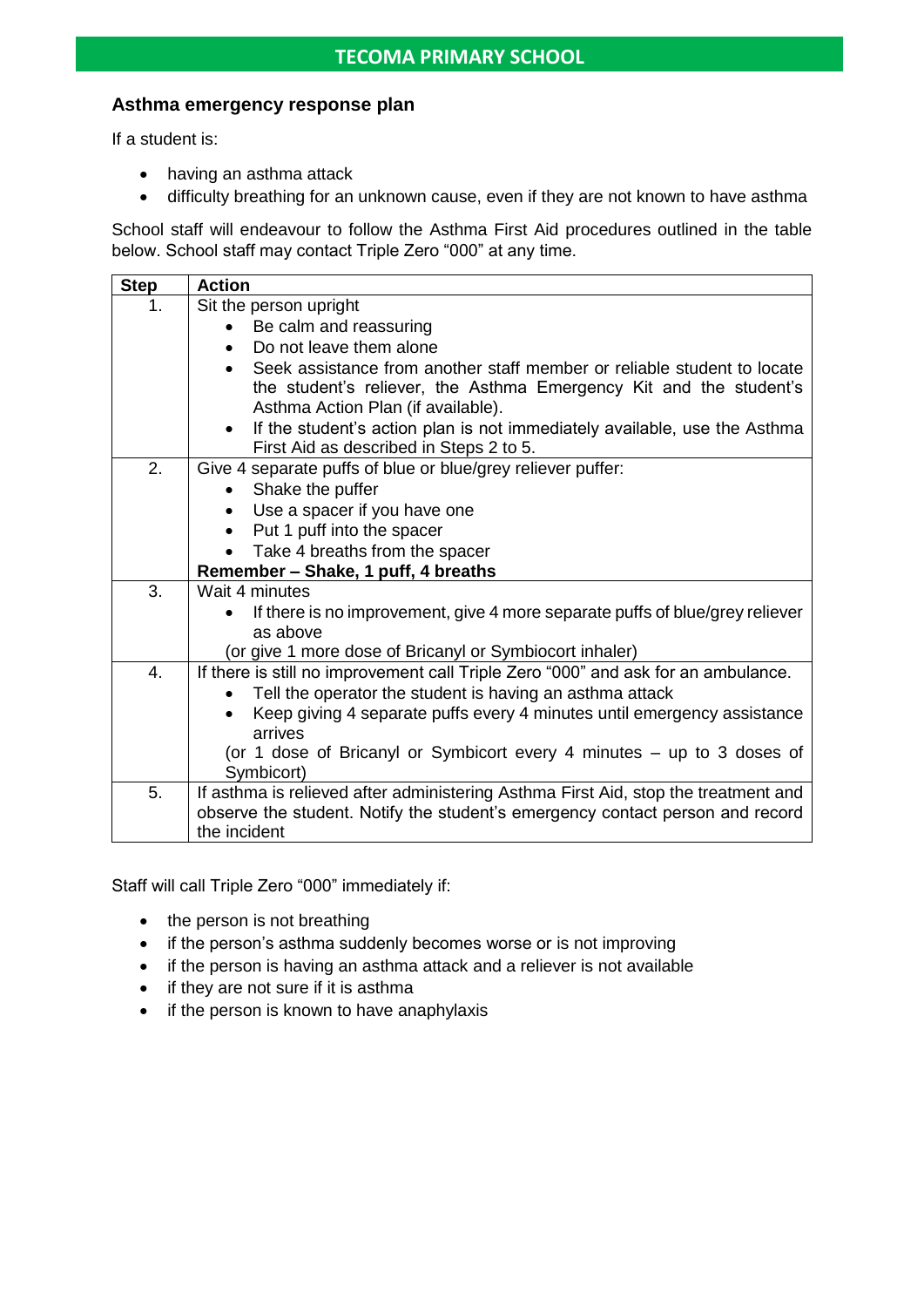# **Training for staff**

Tecoma Primary School will arrange the following asthma management training for staff:

| <b>Staff</b>                               | <b>Completed by</b>                                                                                                                                                                                                                 | <b>Course</b>                                                                                                                 | <b>Provider</b>                                                            | <b>Cost</b>                            | <b>Valid for</b> |
|--------------------------------------------|-------------------------------------------------------------------------------------------------------------------------------------------------------------------------------------------------------------------------------------|-------------------------------------------------------------------------------------------------------------------------------|----------------------------------------------------------------------------|----------------------------------------|------------------|
| Group 1<br>General<br><b>Staff</b>         | School staff with a<br>direct teaching role with<br>students affected by<br>asthma or other school<br>staff directed by the<br>Principal after<br>conducting a risk<br>assessment.                                                  | Asthma first aid<br>management for<br>education staff<br>(non-accredited)<br>One hour face-<br>to-face or online<br>training. | Asthma<br>Australia                                                        | Free to all<br>schools                 | 3 years          |
| Group 2<br><b>Specific</b><br><b>Staff</b> | Staff working with high<br>risk children with a<br>history of severe<br>asthma, or with direct<br>student wellbeing<br>responsibility,<br>(including nurses,<br>PE/sport teachers, first<br>aid and school staff<br>attending camp) | Course in<br>Asthma<br>Awareness<br>10760NAT<br>(accredited)                                                                  | RTO<br>that $ $<br>Any<br>has this course<br>in their scope of<br>practice | Paid by<br>Tecoma<br>Primary<br>School | 3 years          |

Tecoma Primary School will also conduct an annual briefing for staff on:

- the procedures outlined in this policy
- the causes, symptoms and treatment of asthma
- identities of the students diagnosed with asthma
- how to use a puffer and spacer
- the location of:
	- o the Asthma Emergency Kits
	- $\circ$  asthma medication which has been provided by parents for student use.

Tecoma Primary School will also provide this policy to casual relief staff and volunteers who will be working with students, and may also provide a briefing if the Principal decides it is necessary depending on the nature of the work being performed.

## **Asthma Emergency Kit**

Tecoma Primary School will provide and maintain at least two Asthma Emergency Kits. One kit will be kept on school premises in the sickbay and one will be a mobile kit for activities such as:

- yard duty
- camps and excursions.

The Asthma Emergency Kit will contain:

- at least 1 blue or blue/grey reliever medication such as Airomir, Admol or Ventolin
- at least 2 spacer devices (for single person use only) to assist with effective inhalation of the blue or blue/grey reliever medication (Tecoma Primary School will ensure spare spacers are available as replacements). Spacers will be stored in a dust proof container.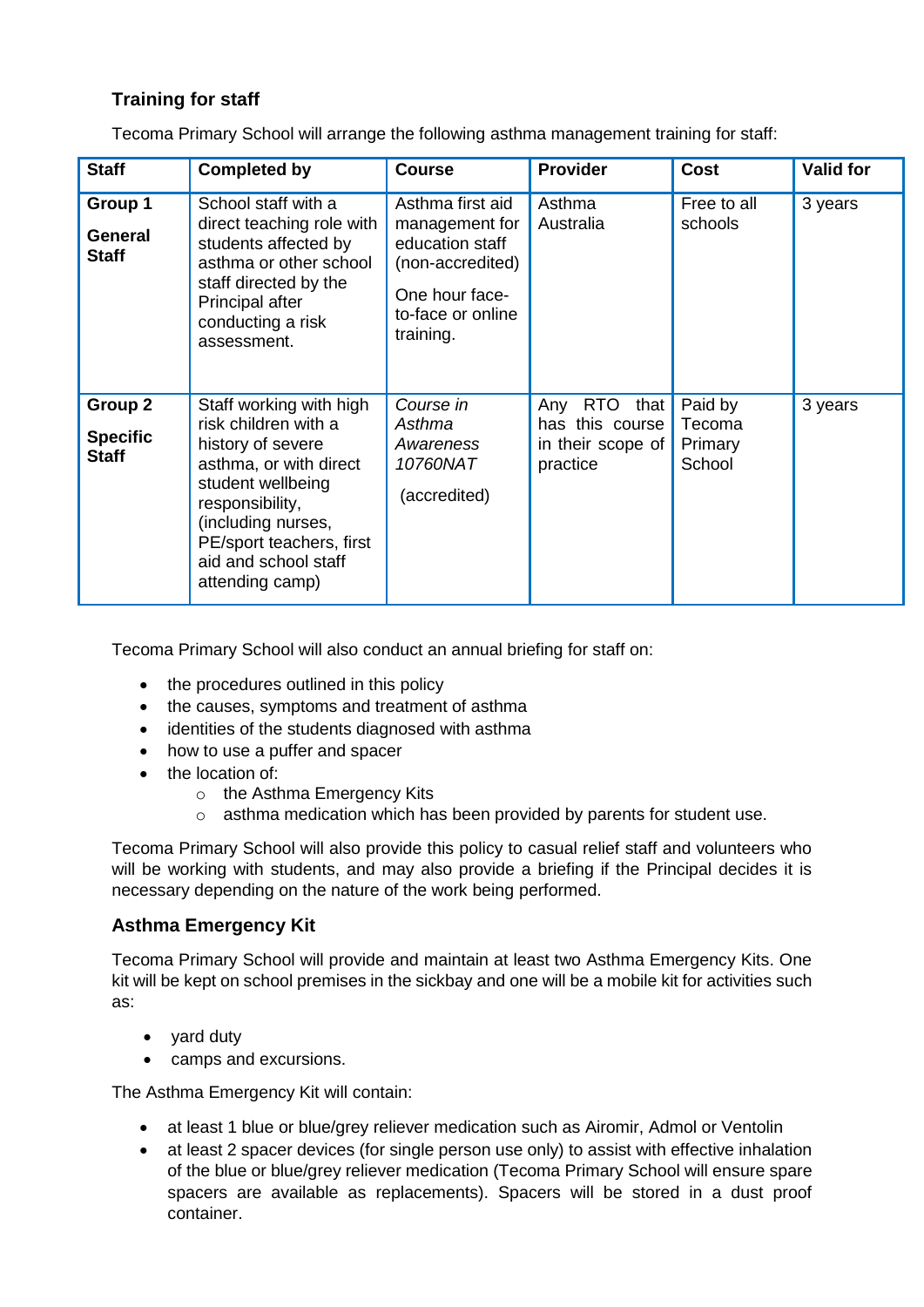- clear written instructions on Asthma First Aid, including:
	- o how to use the medication and spacer devices
	- $\circ$  steps to be taken in treating an asthma attack
- A record sheet/log for recording the details of an asthma first aid incident, such as the number of puffs administered

The school's First Aid officer will monitor and maintain the Asthma Emergency Kits. They will:

- ensure all contents are maintained and replaced where necessary
- regularly check the expiry date on the canisters of the blue or blue/grey reliever puffers and replace them if they have expired or a low on doses
- replace spacers in the Kits after each use (spacers are single-person use only)
- dispose of any previously used spacers.

The blue or blue/grey reliever medication in the Asthma Emergency Kits may be used by more than one student as long as they are used with a spacer. If the devices come into contact with someone's mouth, they will not be used again and will be replaced.

After each use of a blue or blue/grey reliever (with a spacer):

- remove the metal canister from the puffer (do not wash the canister)
- wash the plastic casing
- rinse the mouthpiece through the top and bottom under running water for at least 30 seconds
- wash the mouthpiece cover
- air dry then reassemble
- test the puffer to make sure no water remains in it, then return to the Asthma Emergency Kit.

## **Management of confidential medical information**

Confidential medical information provided to Tecoma Primary School to support a student diagnosed with asthma will be:

- recorded on the student's file
- shared with all relevant staff so that they are able to properly support students diagnosed with asthma and respond appropriately if necessary.

## **Communication plan**

This policy will be available on Tecoma Primary School's website so that parents and other members of the school community can easily access information about Tecoma Primary School's asthma management procedures.

## **Epidemic Thunderstorm Asthma**

Tecoma Primary School will be prepared to act on the warnings and advice from the Department of Education and Training when the risk of epidemic thunderstorm asthma is forecast as high.

# **COMMUNICATION**

This policy will be communicated to our school community in the following ways:

- Available publicly on our school's website
- Included in staff induction processes and staff training
- Included in staff handbook/manual
- Discussed at annual staff briefings/meetings